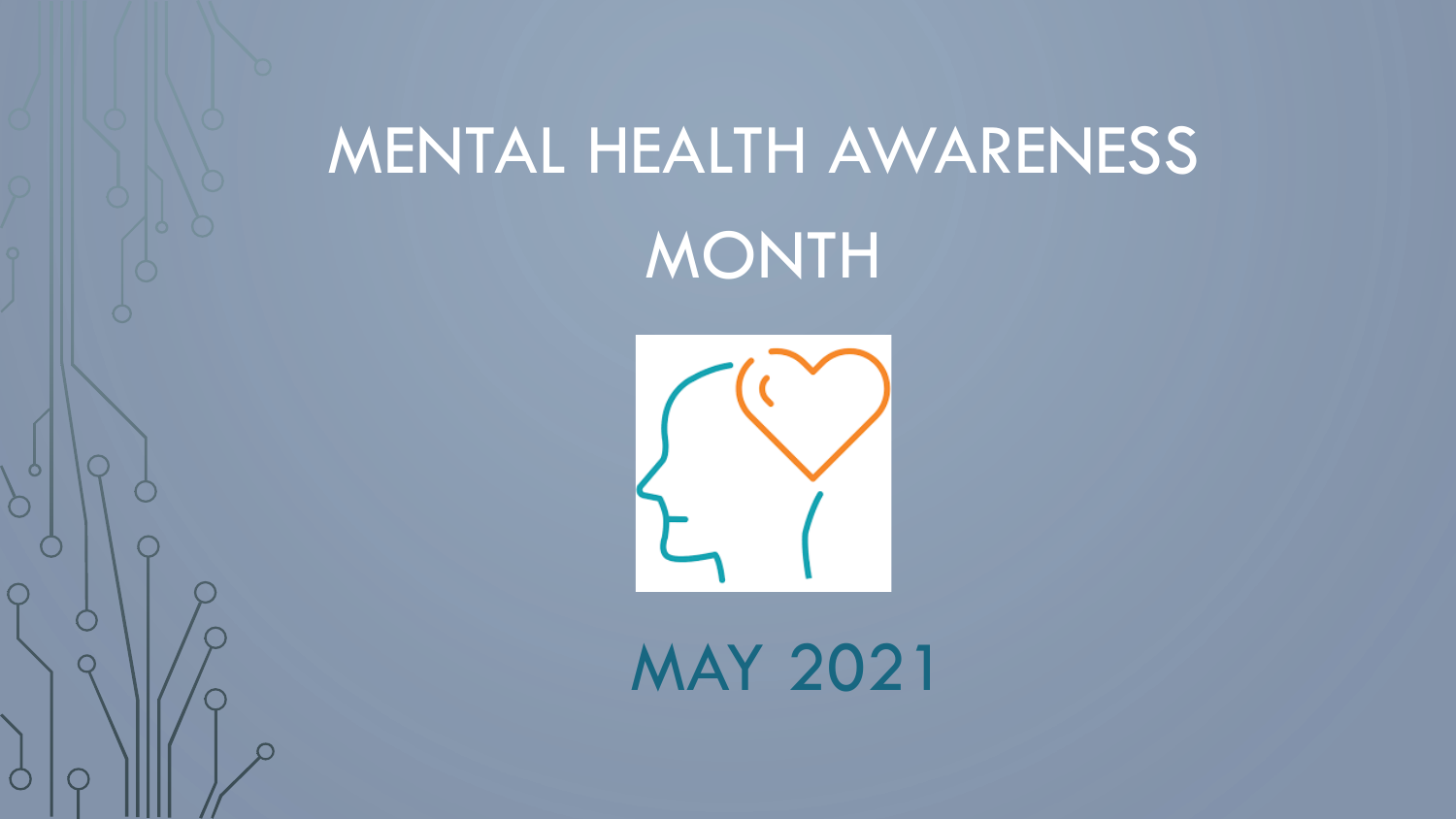### **STATISTICS**

- 1-in-5 American adult experience some form of mental illness every given year.
- The average delay between symptom onset and treatment is 11 years.
- About 2-in-5 people who are incarcerated have a history of mental illness.
- Suicide is the leading cause of death for people held in jails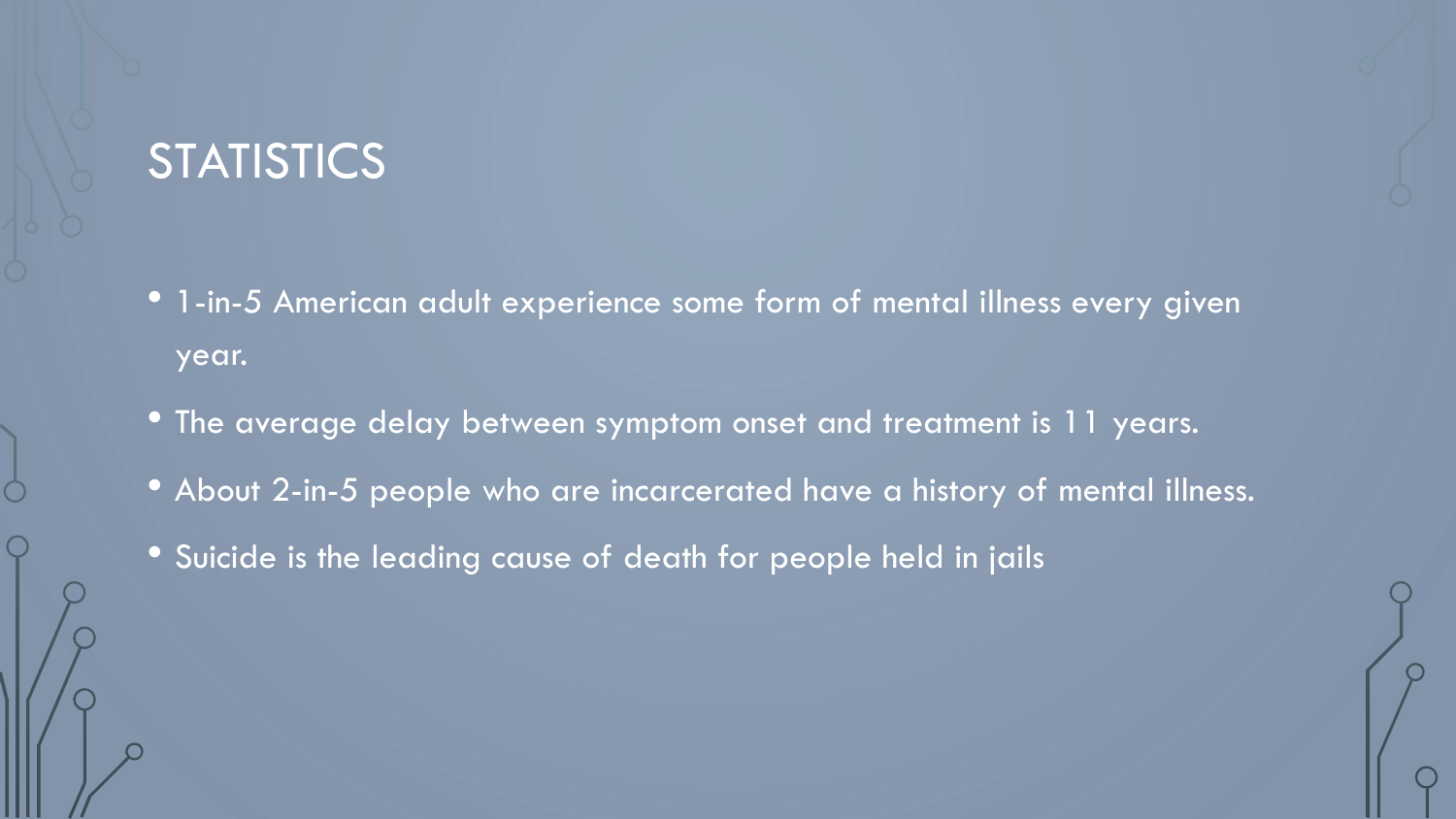### **CAUSES**

- Research suggests multiple causes, such as genetics, environment, lifestyle, and traumatic events influence whether someone develops a mental health condition
- Biochemical processes and circuits, and basic brain structure may play a role
- A traumatic brain injury
- A mother's exposure to viruses or toxic chemicals while pregnant
- Use of alcohol or recreational drugs
- Having a serious medical condition like cancer
- Having few friends, and feeling lonely or isolated

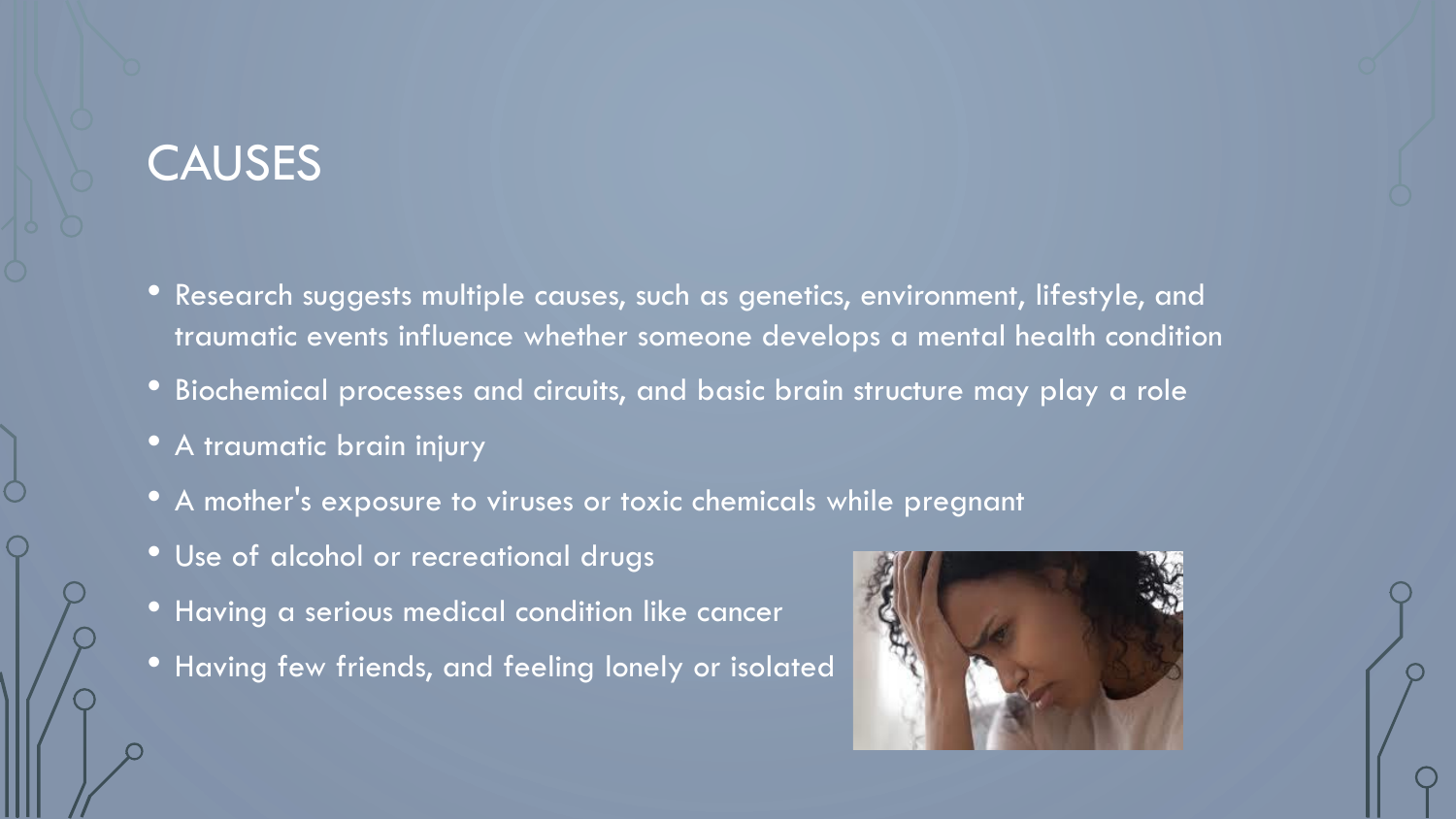### **DIAGNOSES**

- A medical professional determines a diagnosis by interviewing about symptoms. As well, doctors will sometimes obtain medical tests to rule out other ailments.
- A psychological evaluation. You will answer questions about your thinking, feelings, and behaviors.

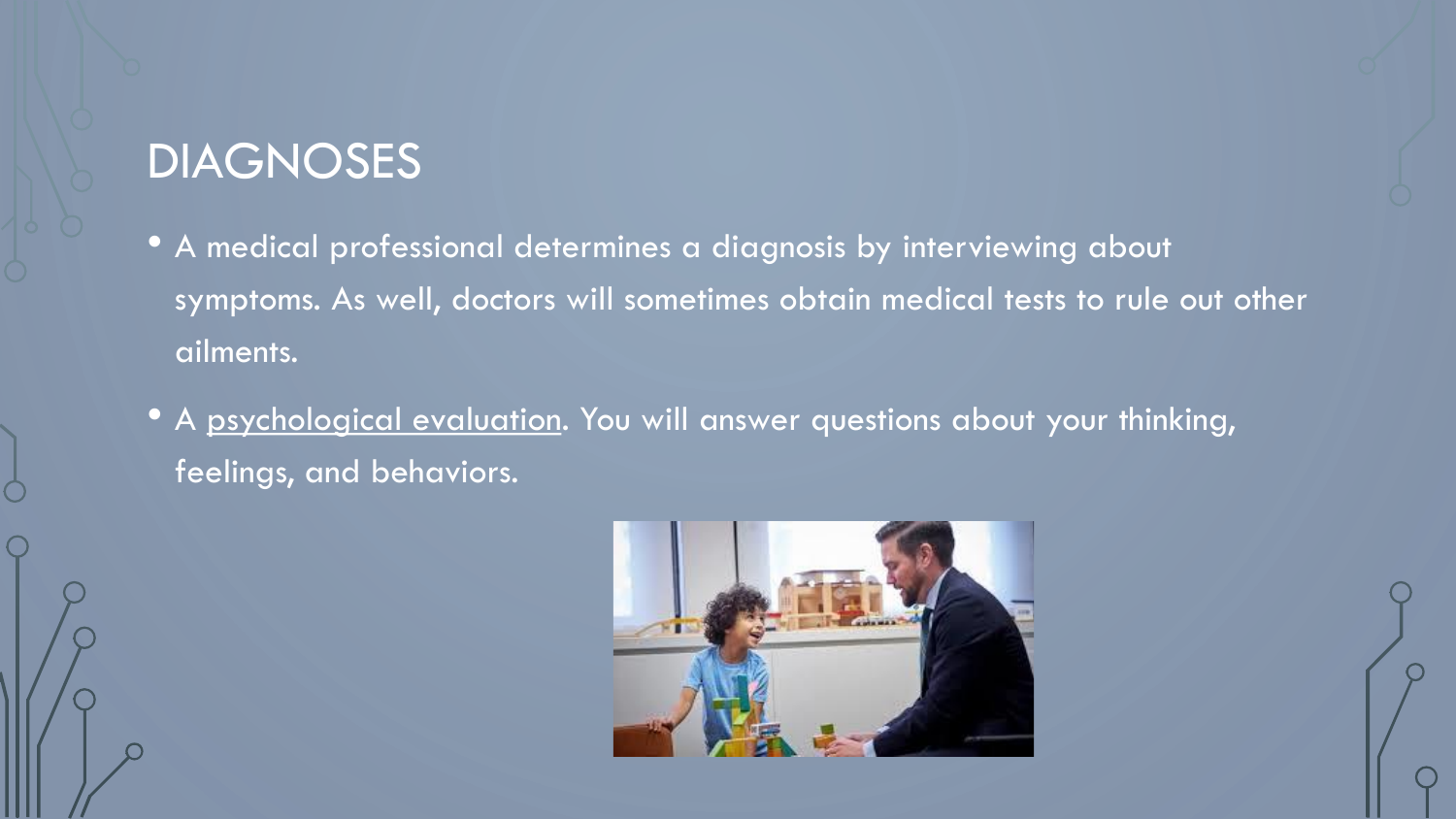## SIGNS AND SYMPTOMS

#### Child

- Feeling very sad or withdrawn for two or more weeks
- Seriously trying to harm or kill himself
- Sudden overwhelming fear for no reason, sometimes with a racing heart or fast breathing
- Involved in multiple fights, using a weapon, or wanting badly to hurt others
- Severe, out-of-control behavior that can hurt himself or others
- Not eating, throwing up or using laxatives to make herself lose weight
- Intensive worries or fears that get in the way of daily activities
- Extreme difficulty in concentrating or staying still that puts her in physical danger or causes school failure
- Repeated use of drugs or alcohol
- Severe mood swings that cause problems in relationships

Children can develop some of the same conditions as adults.

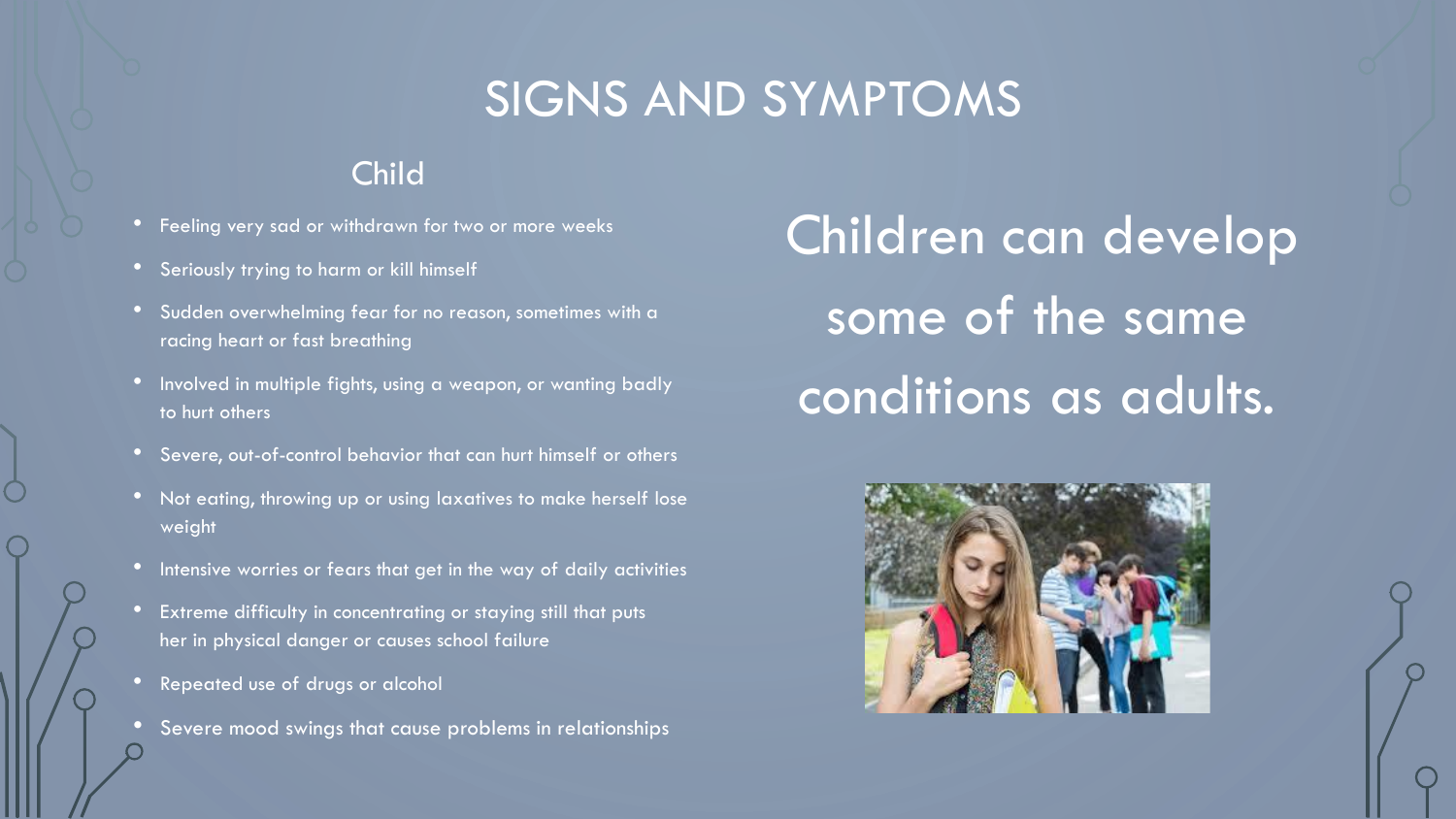# SPECIFIC CONDITIONS DEVELOPED DURING **CHILDHOOD**

- **Avoidant-Restrictive Food Intake Disorder (ARFID):** resistance to eat specific foods due to a negative response to the color, texture, or smell; and out of fear of becoming sick or choking
- **PICA:** ingestion of non- edible substances (wire, clay, ice, dirt, sand, stones) for at least one month. Most common in developmentally disabled individuals
- **Pediatric bipolar disorder:** extreme shifts in mood that can result in a high, known as a manic episode, or a low, known as a depressive episode. Most likely to develop during late teen years.
- **Disruptive mood dysregulation disorder (DMDD):** a child is chronically irritable and experiences frequent, severe temper outbursts that seem out of proportion to the situation at hand.
- **Attention deficit hyperactivity disorder (ADHD):** developmental condition of inattention and distractibility, with or without accompanying hyperactivity.
- **Oppositional defiant disorder (ODD):** a recurrent pattern of angry/irritable mood, argumentative/defiant behavior or vindictiveness toward authority figures lasting at least six months
- **Separation anxiety disorder (SAD):** characterized by persistent and excessive anxiety during impending separation from the primary caretaker.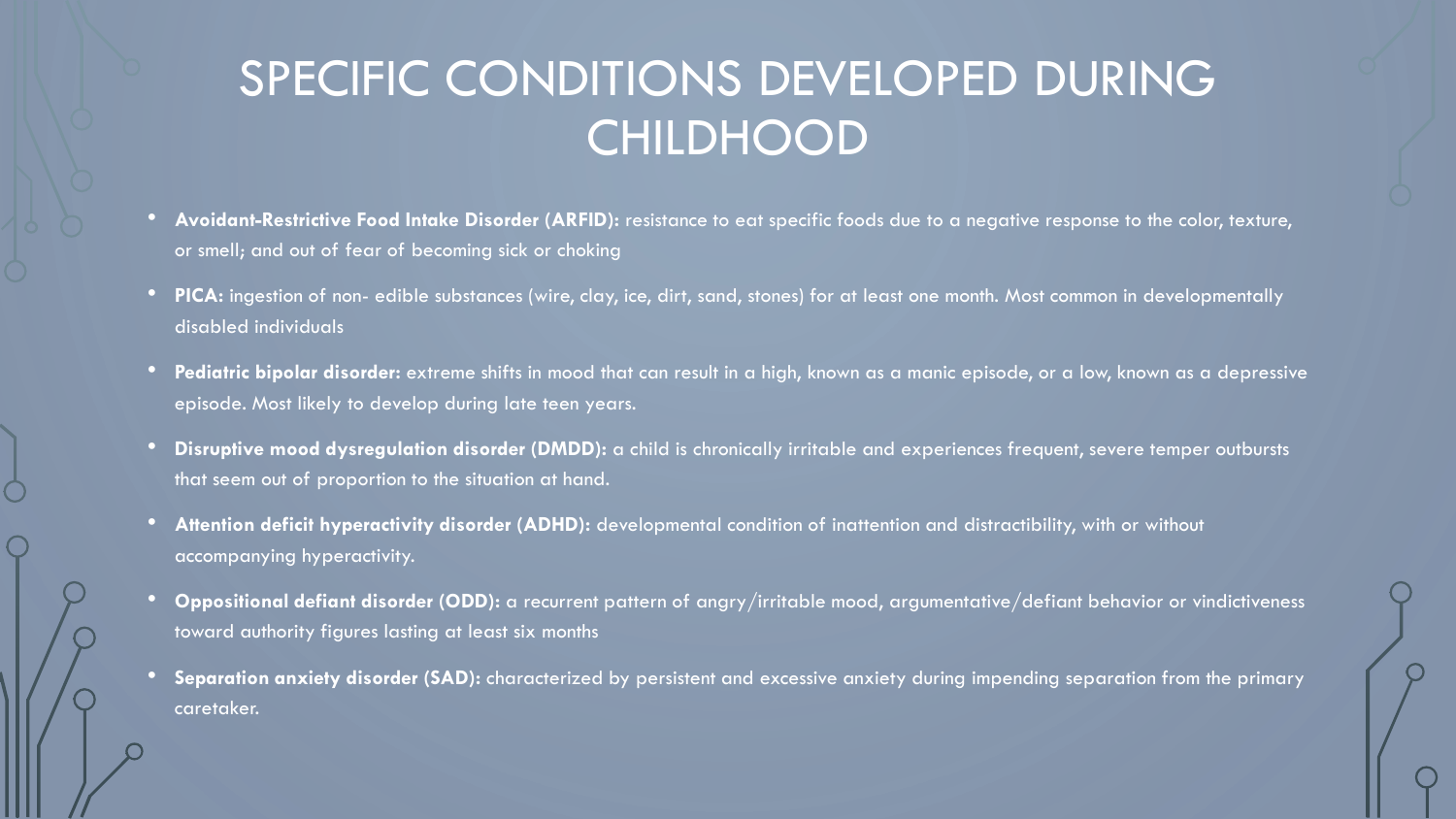### TREATMENT



- Treatment depends on which mental disorder you have and how serious it is. You and your provider will work on a treatment plan just for you. It usually involves some type of therapy. You may also take medicines. Some people also need social support and education on managing their condition.
- In some cases, you may need more intensive treatment. You may need to go to a psychiatric hospital. This could be because your mental illness is severe. Or it could be because you are at risk of hurting yourself or someone else. In the hospital, you will get counseling, group discussions, and activities with mental health professionals and other patients.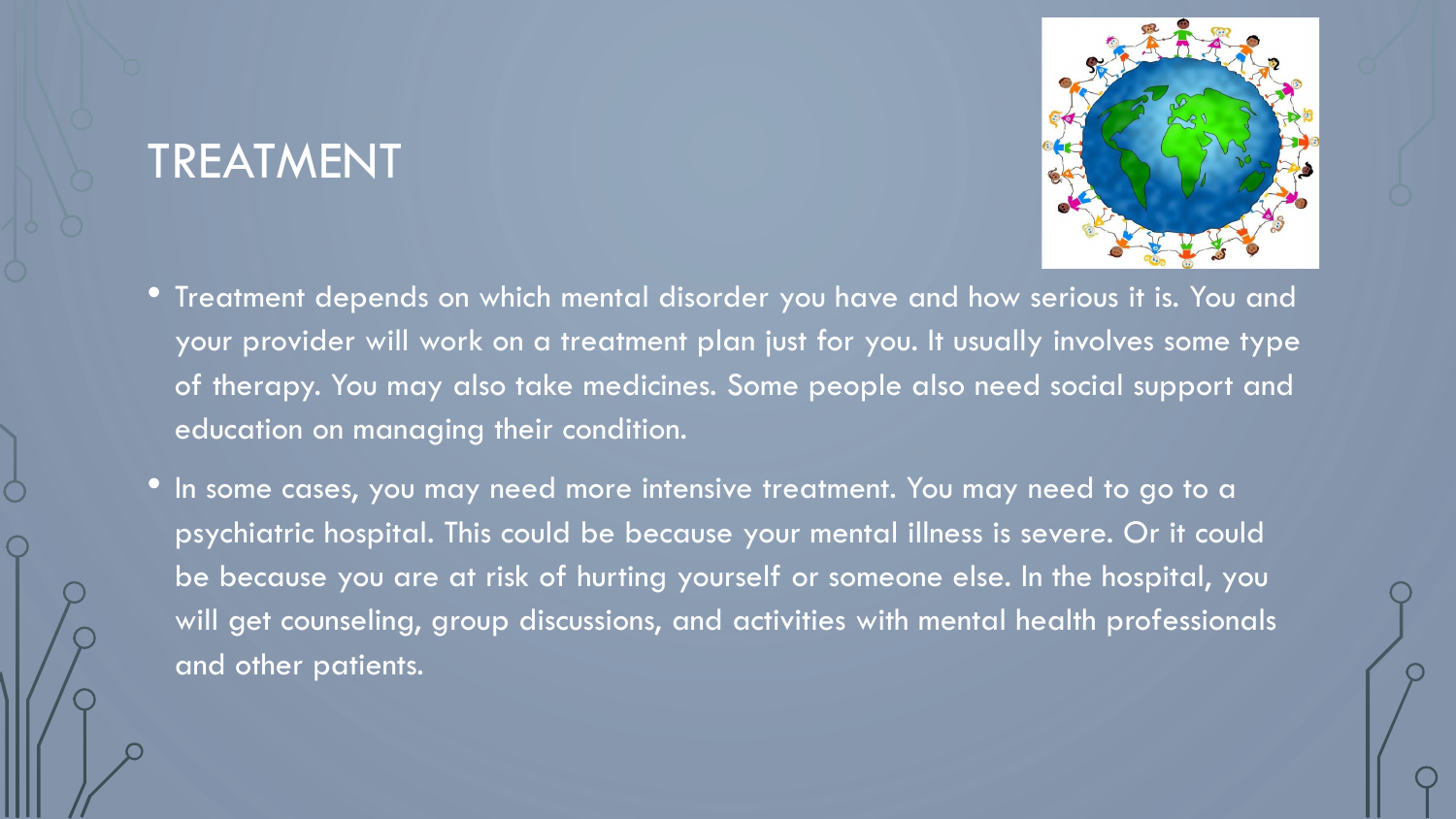# **TIPS FOR SUCCESS**



• **Notice when you're fighting against reality.** The first step in accepting reality is gaining awareness that you're resisting it. It may seem like this would be easy to spot, but there are actually a lot of subtle ways that people push against reality. If you're feeling bitter or resentful, wishing things were different or thinking about how life isn't fair, you might be fighting reality.



**Remind yourself that you can't change what has already happened.** Before you can make peace with reality, you have to acknowledge that there's no going back to the way things were. Doing this may be challenging and painful, but by identifying what you can and can't control, you can turn your energy towards coping with the things you can't change.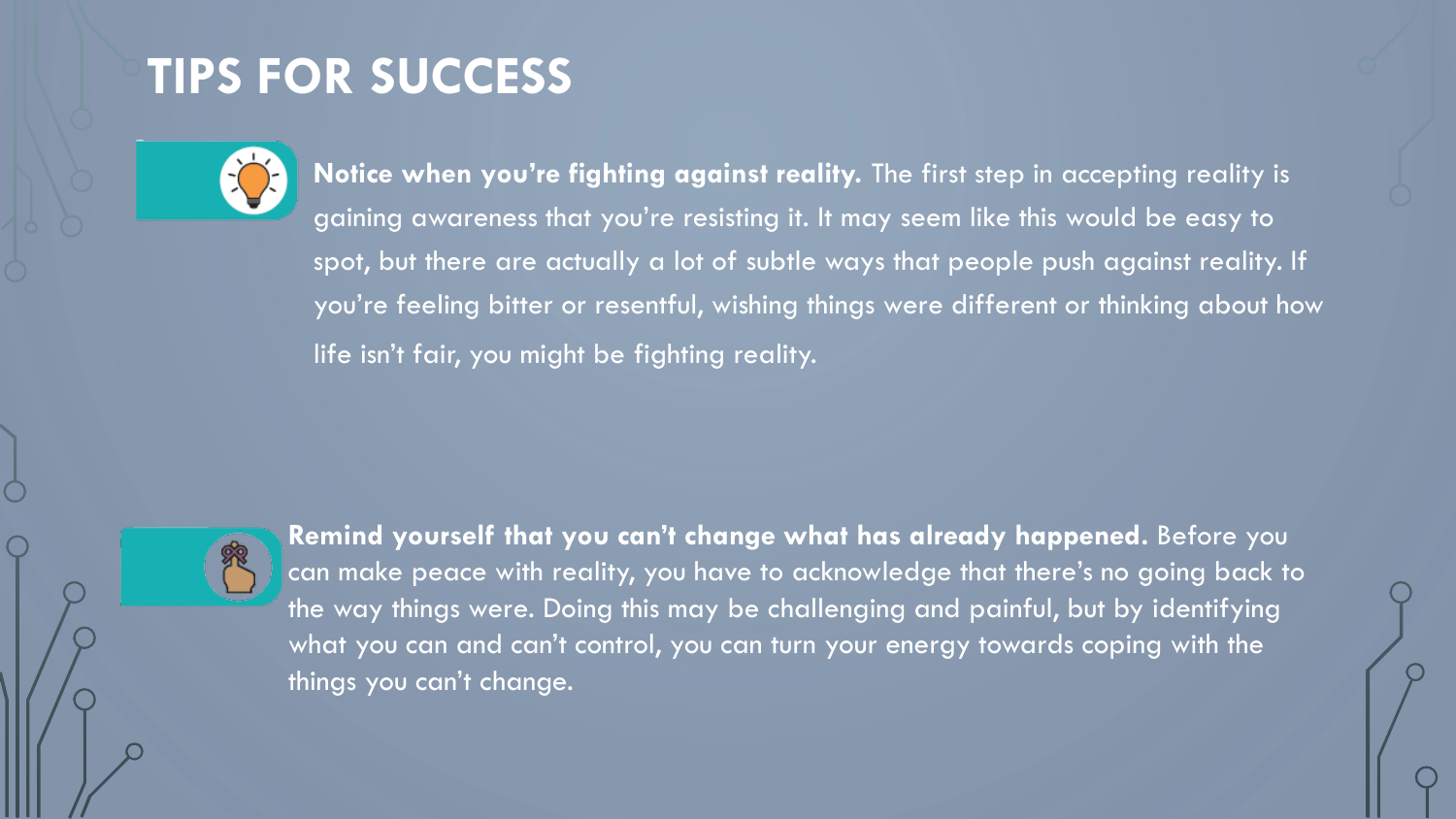

**Relax your body.** If you're feeling stressed or are pushing against the reality of your situation, there's a good chance your body is tense. This is often associated with resistance and keeps your mind on high alert. Physically relaxing your body can help you feel more ready to accept what is reality. Try yoga, taking a hot bath or shower, deep breathing exercises, or getting a massage to help you relax.



Pretend that you're accepting reality. Even if you're still struggling to fully accept reality, think about what it would look like if you did. How would you act if you simply accepted things as they are? What would your next step be? Changing your behaviors and actions to reflect "pretend acceptance" can help you to actually shift your thoughts.